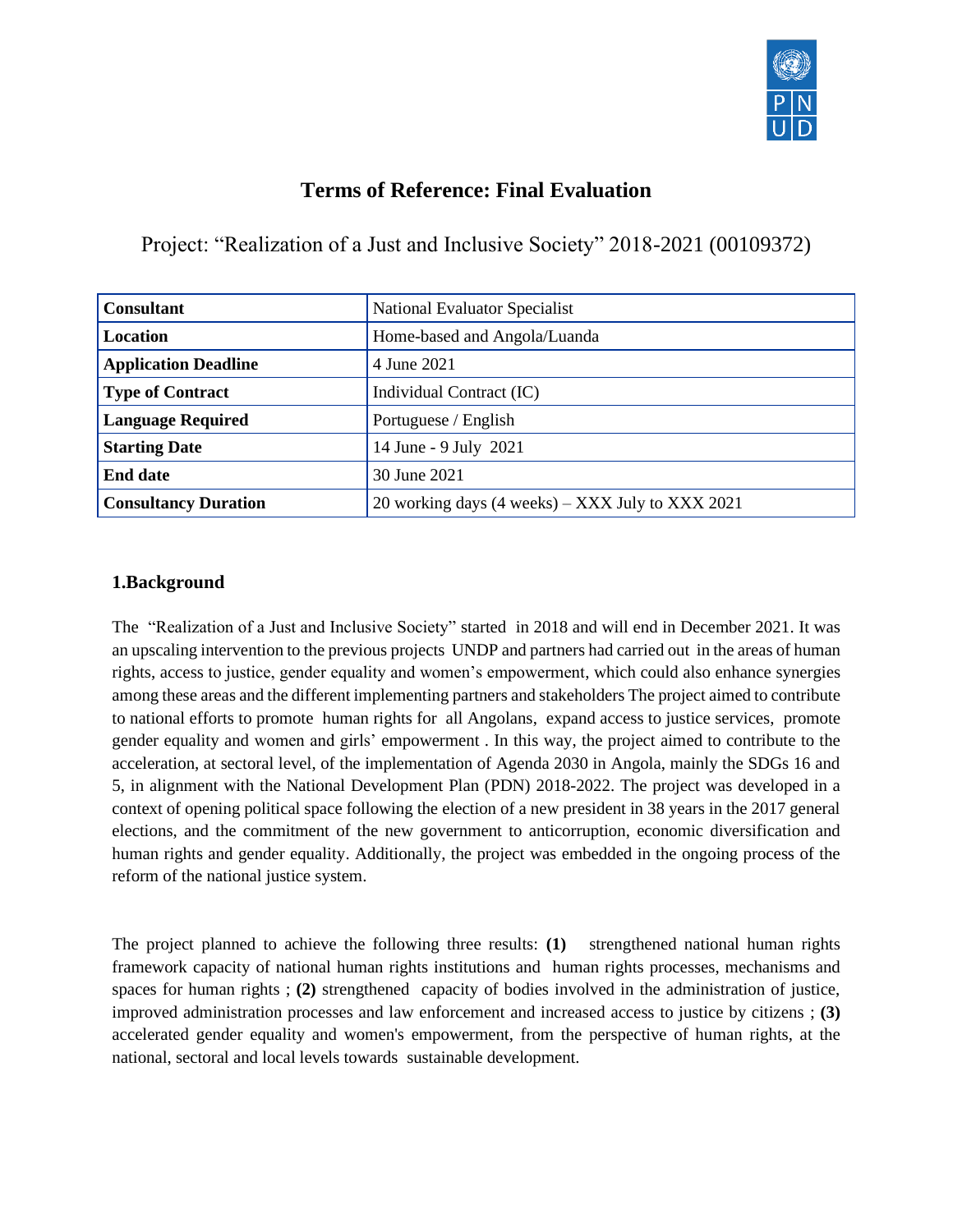The core of the project was a provision of technical assistance at policy level (*upstream engagement*) and at local level (provincial, municipal, and communal) through *downstream engagement*. By 2021, the project has had the following implementing partners and direct beneficiaries: Ministry of Justice and Human Rights (MINJUDH), Ombudsman's Office (ProvJu), Ministry of Social Action, Family and Women's Promotion (MASFAMU), Office of the Attorney General (PGR), Ministry of Interior (MININT), and Centre for Human Rights and Citizenship (CDHC) of the Catholic University. With the advent of Covid-19, the project delivery was significantly affected, particularly in the early 2020. However, this was also an opportunity to innovate in response to the human rights challenges posed by the pandemic, which led to new types of interventions that had not been previously planned.

## **2.Evaluation purpose, scope and objectives.**

This evaluation seeks to access and capture evidence on the relevance, effectiveness, efficiency, and sustainability of the project in line with the national priorities as defined in the National Development Plan (PDN) 2018-2022, the United Nations Development Assistance Framework (UNDAF 2015-2019), the UNDP Country Program Document for Angola (CPD 2015-2019),UNDP Strategic Plan (SP 2017-2021), and the Agenda 2030 on Sustainable Development, particularly the SDGs 5 and 16. The evaluator or evaluation team is expected to produce an independent report on the extent the project has or not achieved the planned results and contributed to the results of the CPD, UNDAF, SP, PDN and SDGs 16 and 5, as well as offer wider lessons learned and recommendations for future UNDP human rights support in Angola. The assessment will contribute to the identification of the project's weaknesses and strengths based on the criteria described in the next section.

## **3.Evaluation, criteria and key questions.**

The evaluation will assess the following:

- The relevance and strategic positioning of UNDP support to Angola on human rights, gender equality and access to justice;
- The project strategy and framework UNDP developed to support Angola on human rights, gender equality and access to justice;
- Analysis of the progress made to date towards achieving the planned results, and lessons learned for future UNDP interventions in human rights in the country.

The evaluation seeks to answer the following key questions focused on relevance, effectiveness, efficiency, and sustainability:

#### *Relevance:*

- To what extent is the initiative in line with the UNDP mandate and national priorities?
- To what extent is UNDP support relevant to the achievement of the SDGs in the country?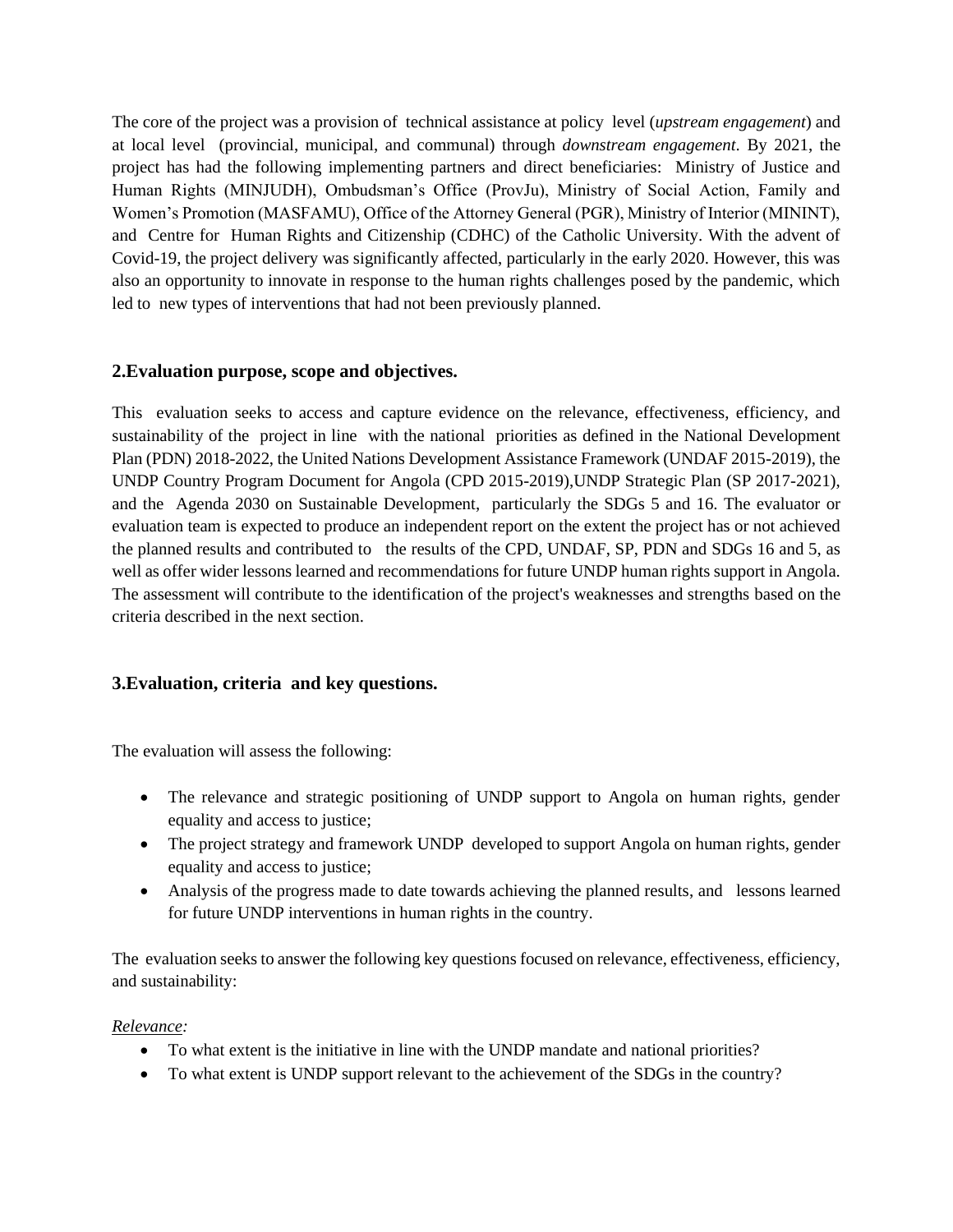- To what extent is UNDP engagement a reflection of strategic considerations, including the role of UNDP in a particular development context and its comparative advantage?
- To what extent was the method of delivery selected by the project appropriate to the development context?

# *Effectiveness:*

- What have been the key results and how have they contributed to outcome-level progress?
- Have there been any unexpected results achieved beyond the planned outputs?
- To what extent have triangular and South-South cooperation and knowledge management contributed to the results attained?
- Which intervention areas are the most relevant and strategic for UNDP to consider going forward?

# *Efficiency:*

- To what extent have the project outputs resulted from economic use of resources?
- To what extent were quality project outputs delivered on time?
- To what extent were partnership modalities conducive to the delivery of project outputs?
- To what extent have UNDP practices, policies, processes and decision-making capabilities affected the achievement of the project results?
- To what extent did the project engage or coordinate with beneficiaries, implementing partners, other United Nations agencies and national counterparts to achieve project results?

## *Sustainability:*

- To what extent did UNDP establish mechanisms to ensure the sustainability of the project?
- To what extent do national partners have the institutional capacities, including sustainability strategies, in place to sustain the project results?
- To what extent do partnerships exist with other national institutions, NGOs, United Nations agencies, the private sector and development partners to sustain the attained results?

## **4. Methodology.**

In view of the Covid-19 pandemic and the containment measures being adopted by the Angolan authorities, it may not be viable to travel into and/or within the country to conduct the evaluation. In such case, the evaluator(s) should design an evaluation methodology that takes this situation into account, with alternatives on how to conduct the evaluation remotely. The methodology should be based on an integrated approach involving a combination of data collection and analysis tools to generate concrete evidence to substantiate all findings. Evidence obtained and used to assess the project should be triangulated from a variety of sources, including verifiable data on indicator achievement, existing reports, evaluations and technical papers, stakeholder interviews, focus groups, surveys and site visits where/when possible. Accordingly to the evaluator(s)'s plan, it is expected that the evaluation methodology will comprise of the following elements:

■ Review documents (Desk Review);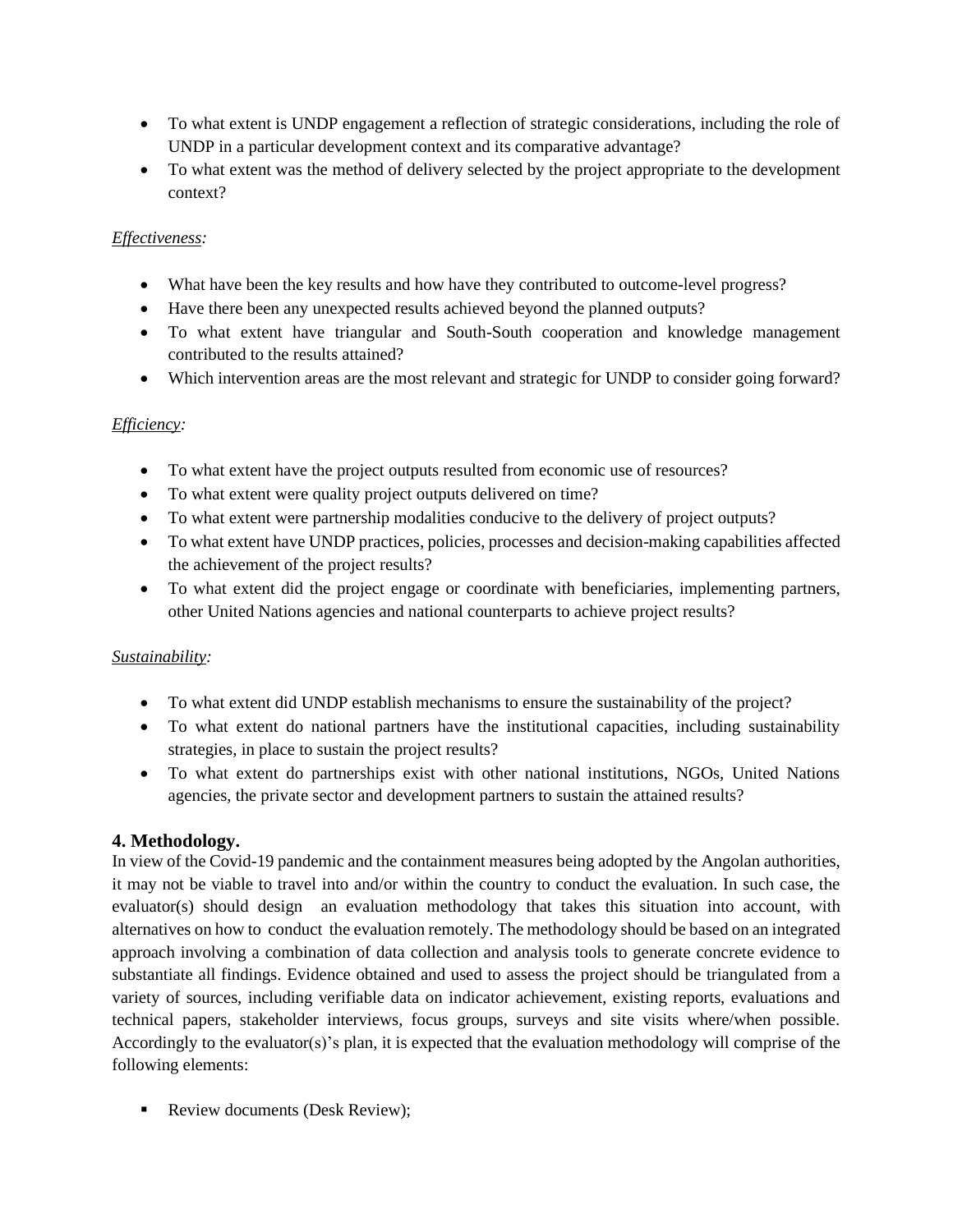- **•** Interviews with key stakeholders including government line ministries, development partners, civil society and other relevant partners through a participatory and transparent process;
- **•** Consultations with beneficiaries through interviews and/ or focus group discussions;
- Survey and/ or questionnaires where appropriate;
- Triangulation of information collected from different sources/methods to enhance the validity of the findings.

The evaluator(s) should perform the following tasks:

**Briefing:** a briefing with UNDP project management team to share guidelines, expectations of the evaluation, to agree on the tasks to be performed by the evaluator and discuss evaluation needs in the field, such as set of interviews or any other logistic concern.

**Desk Review:** analysis of UNPAF, UNDP CPD, UNDP SP, and targets of SDG 5 and 16; examination of all the relevant project documents (Project Document, Annual Reports, Activities Reports, etc).

**Interviews:** through an agreed set of interviews including:

- Presential or virtual interviews with key partners (MASFAMU, MINJUDH, MININT, PGR, Ombudsman, CDHC)
- Presential or virtual interviews with stakeholders and other institutions that benefited from the project
- Survey and questionnaires where appropriate

## **5. Evaluation products (key deliverables).**

## **The following reports and deliverables are required for evaluation:**

- Inception Report: describing the methodology for undertaking the evaluation. It must contain a workplan and an evaluation schedule, proposed interviews and field visits, questionnaire to be implemented aligned with the ToRs and the four evaluation criteria i.e. relevance, effectiveness, efficiency and sustainability. The Inception Report will be discussed and agreed with UNDP Team
- Draft Report: shared with UNDP Team for feedback towards the preparation of the Final Report.
- Presentation of key findings to key stakeholders: in person or virtual.
- An audit trail detailing how comments, questions and clarifications have been addressed in the Final Report.

The Final Evaluation Report should not exceed 25 pages, including all annexes and should be aligned with the suggested table of contents, as follows:

• Title

.

- Table of contents
- Acronyms and abbreviations
- Executive summary
- Introduction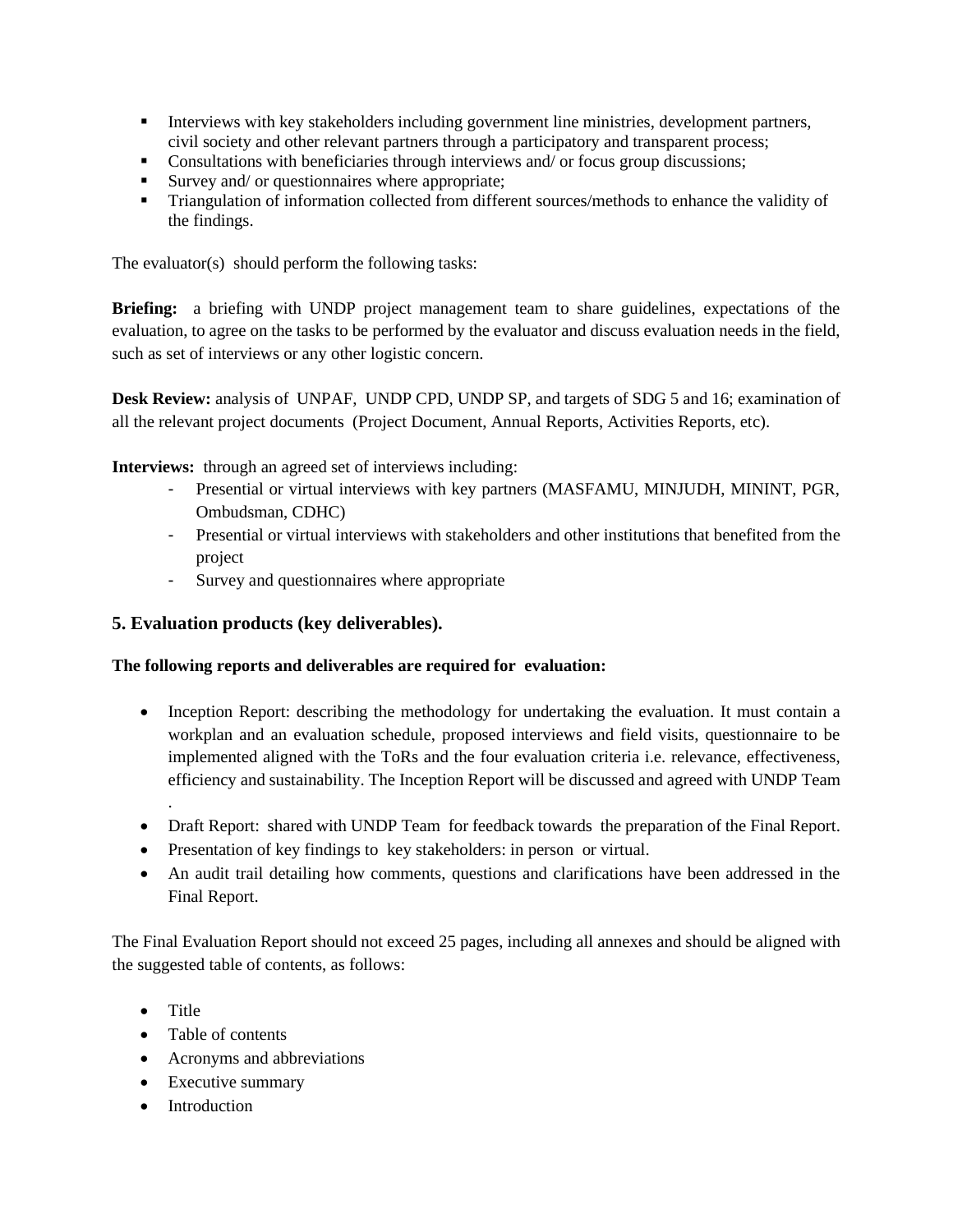- Background and context
- Evaluation objective, purpose and scope
- Evaluability analysis
- Cross-cutting issues
- Evaluation approach and methodology
- Evaluation matrix/data analysis
- Findings and conclusions
- Lessons learned
- Recommendations
- Annexes

## **6.Evaluation team composition and required competencies**

The evaluation will be undertaken by a national consultant/or team of consultants

## **Required Qualifications:**

• Master's degree (or equivalent) in Law, Social Sciences, Political Sciences, Sociology, Development Studies and in other corresponding areas

• Minimum 5 years of professional experience in issues related to this project evaluation (human rights issues, gender equality, access to justice and the rule of law)

- Experience in research, analysis, monitoring and evaluation, particularly in Angola
- Excellent skills in analysis, synthesis and oral and written communication (in Portuguese and English)
- Familiarity with the quality criteria on evaluation reports and the code of conduct for evaluating UNDP projects is an asset
- Ability and experience in producing quality reports within the given time
- Excellent in human relations, coordination, planning and teamwork

## **7.Evaluation ethics.**

The evaluation must be carried out in accordance with the principles outlined in the United Nations Evaluation Group (UNEG)'s 'Ethical Guidelines for Evaluation' and sign the Ethical Code of Conduct for UNDP Evaluations (see Annex 1). Evaluators must be free and clear of perceived conflicts of interest. To this end, interested consultants will not be considered if they were directly and substantively involved, as an employee or consultant, in the formulation of UNDP strategies and programming relating to the outcomes and programmes/projects under review. The code of conduct and an agreement form to be signed by the consultant are included in Annex I.

## **8.Management and implementation arrangements.**

UNDP Country Office will support the implementation of presential or remote/virtual meetings. An updated stakeholder list with contact details (phone and email) will be provided by the Project Management Team to the evaluation Consultant.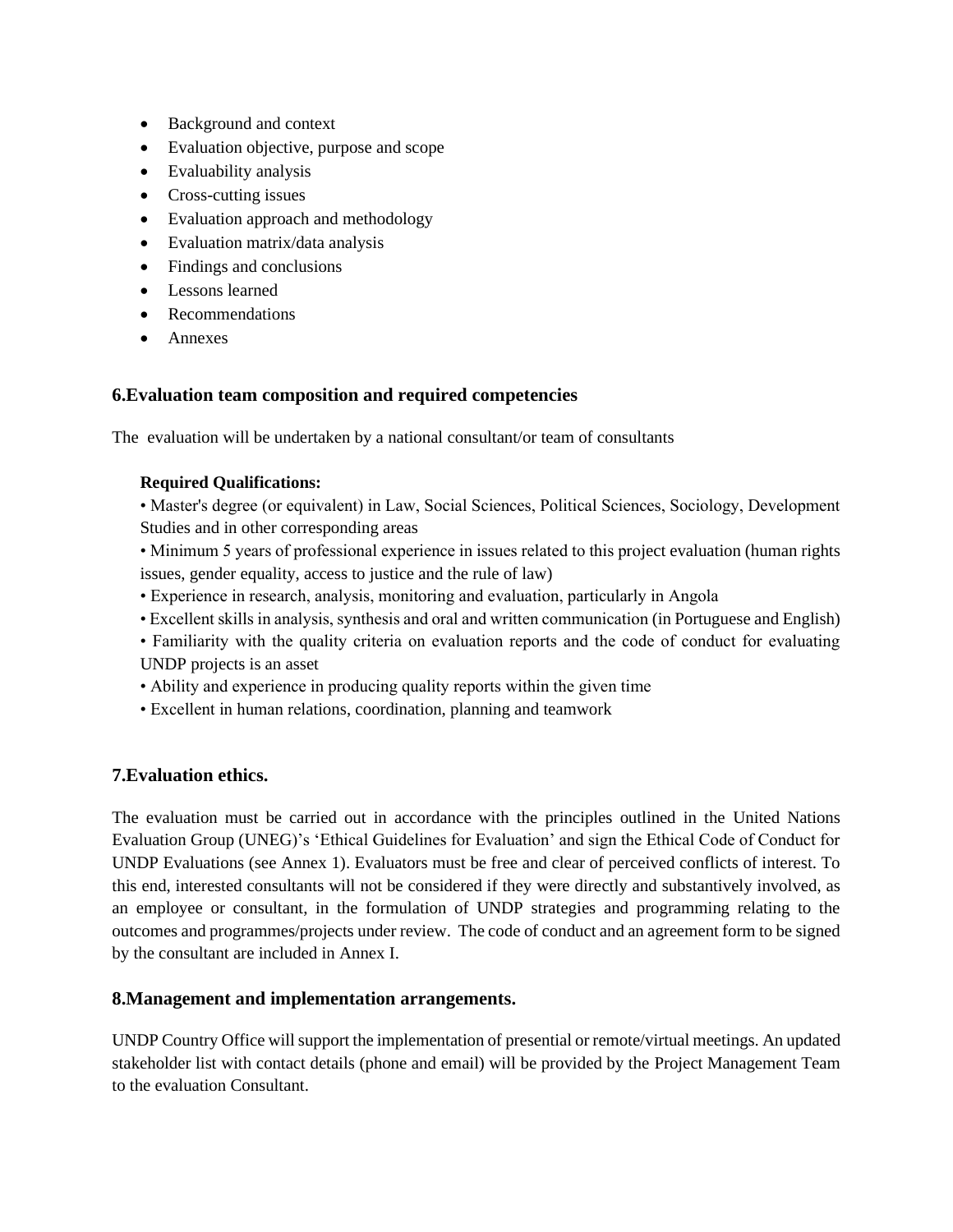The project Management Team will arrange introductory presential or virtual meetings within the DRR, also to establish initial contacts with partners and project staff.

The consultant/evaluator will take responsibility for setting up meetings and conducting the evaluation, subject to advanced approval of the methodology submitted in the Inception Report. The Project Management Team will develop a management response to the evaluation within two weeks of report finalization.

The evaluation will use a system of ratings standardizing assessments proposed by the evaluator in the Inception Report. The evaluation acknowledges that rating cannot be a standalone assessment, and it will not be feasible to entirely quantify judgements. Performance rating will be carried out for the four evaluation criteria: relevance, effectiveness, efficiency and sustainability.

The Project Management Team will provide support to assisting in setting virtual interviews.

#### **9. Time frame for the evaluation process.**

The evaluation is expected to take 20 working days for the Consultant, over a period of 4 weeks starting in June 14 - 9July, 2021. The following table provides an indicative breakout for activities and deliverables:

| <b>Home based - Activity</b>           | <b>Deliverable</b> | Time (days) and weeks for |                |
|----------------------------------------|--------------------|---------------------------|----------------|
|                                        |                    | task completion           |                |
| <b>Evaluation Consultant</b>           |                    | <b>Days</b>               | Weeks          |
| Review materials and develop           | Inception          | 4                         |                |
| work plan                              | report and         |                           |                |
| Participate in virtual Inception       | evaluation         |                           |                |
| Meeting with UNDP Angola               | matrix             |                           |                |
| Draft Inception Report                 |                    |                           |                |
| <b>Review Documents and</b>            | Draft              | 10                        | $\overline{2}$ |
| stakeholder consultations              | evaluation         |                           |                |
| Interview stakeholders                 | report             |                           |                |
| Analyse data                           | Stakeholder        |                           |                |
| Develop draft evaluation and           | workshop           |                           |                |
| lessons report to Project              | presentation       |                           |                |
| <b>Management Team</b>                 |                    |                           |                |
| <b>Present draft Evaluation Report</b> |                    | 6                         | 1              |
| and lessons to partners                | Final              |                           |                |
| Finalize and submit evaluation and     | evaluation         |                           |                |
| lessons learned report                 | report             |                           |                |
| incorporating additions and            |                    |                           |                |
| comments provided by Team              |                    |                           |                |
|                                        | totals             | 20                        | 4 weeks        |

#### **10.Submission process and basis for selection.**

Interested consultants should provide their requested fee rates when they submit their expressions of interest in USD. The UNDP Country Office will then negotiate and finalize contracts. Fee payments will be made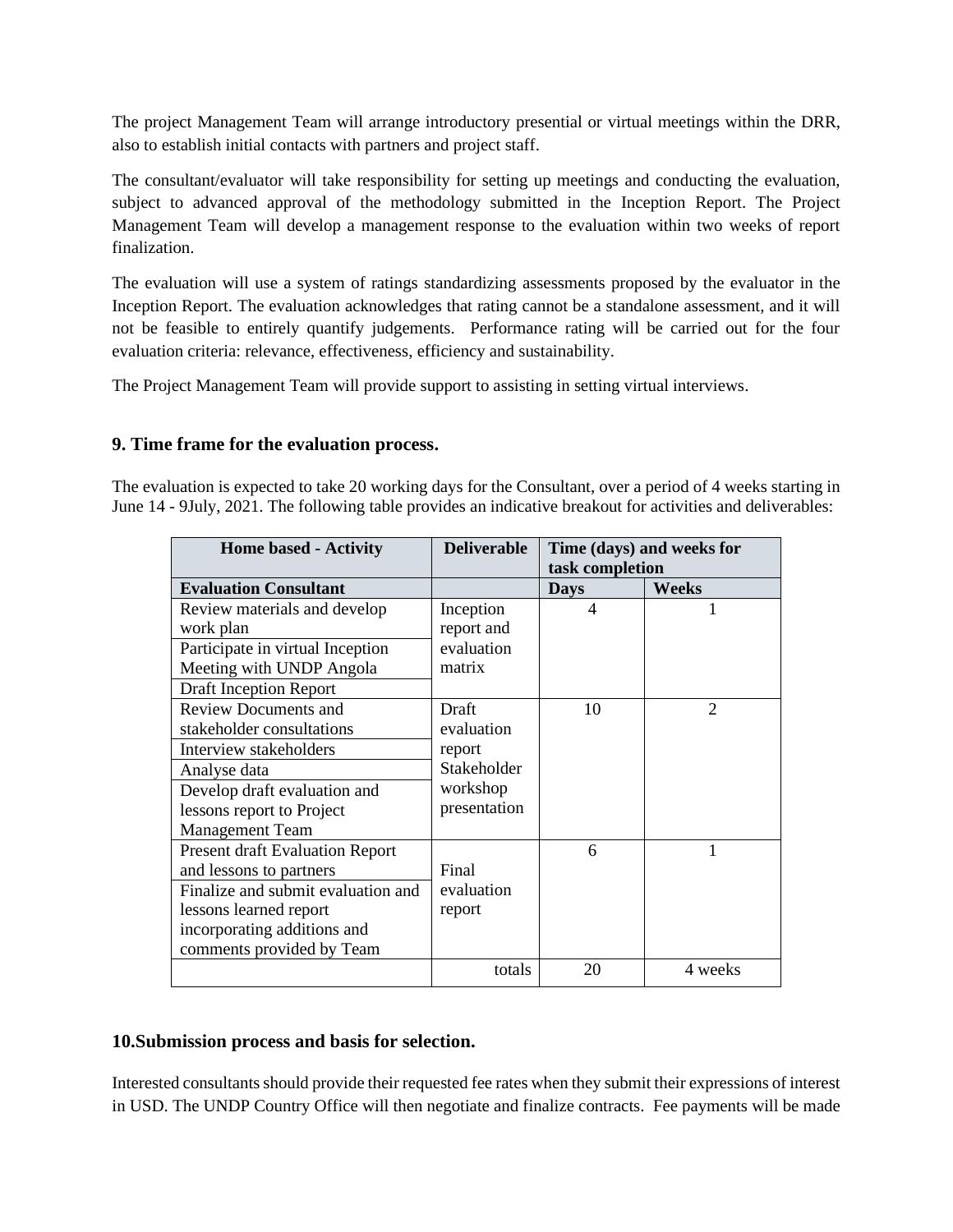upon acceptance and approval by the UNDP Country Office of planned deliverables, based on the following payment schedule:

| Inception report               | 20% |
|--------------------------------|-----|
| <b>Draft Evaluation Report</b> | 30% |
| <b>Final Evaluation Report</b> | 50% |

Applicants are reviewed based on Required Skills and Experience stated above and based on the technical evaluation criteria outlined below. Applicants will be evaluated based on cumulative scoring. When using this weighted scoring method, the award of the contract will be made to the individual consultant whose offer has been evaluated and determined as:

Being responsive / compliant / acceptable; and

Having received the highest score out of a pre-determined set of weighted technical and financial criteria specific to the solicitation where technical criteria weighs 70% and Financial criteria / Proposal weighs 30%.

Technical Evaluation - Total obtainable points 100 points:

Criteria 1: Educational Qualification and 5 years of professional experience in issues related to the project evaluation, namely, human rights, access to justice, gender equality and women's empowerment. Maximum Points: 20.

Criteria 2: Proven technical experience in conducting external project evaluations using different approaches and evaluations of government and international aid organizations. Maximum Points: 30.

Criteria 3: Demonstrated knowledge of the UN and its mandate in the Angola, and more specifically the work of UNDP in support of government and civil society in the Angola. Maximum Points: 30.

Criteria 4: Demonstrated knowledge of results-based management systems, and monitoring and evaluation methodologies; including experience in applying indicators and excellent reporting skills. Maximum Points: 20.

Financial Criteria: (30% of the total evaluation) based on the total all-inclusive lump sum amount for professional fee for tasks specified in this announcement

Having reviewed applications received, UNDP may invite qualified/ shortlisted candidates for interview.

Candidates obtaining a minimum of 70% (70 points) of the maximum obtainable points for the technical criteria (100 points) shall be considered for the financial evaluation.

Financial Evaluation - Total 30% (30 points)

#### **Contract Award:**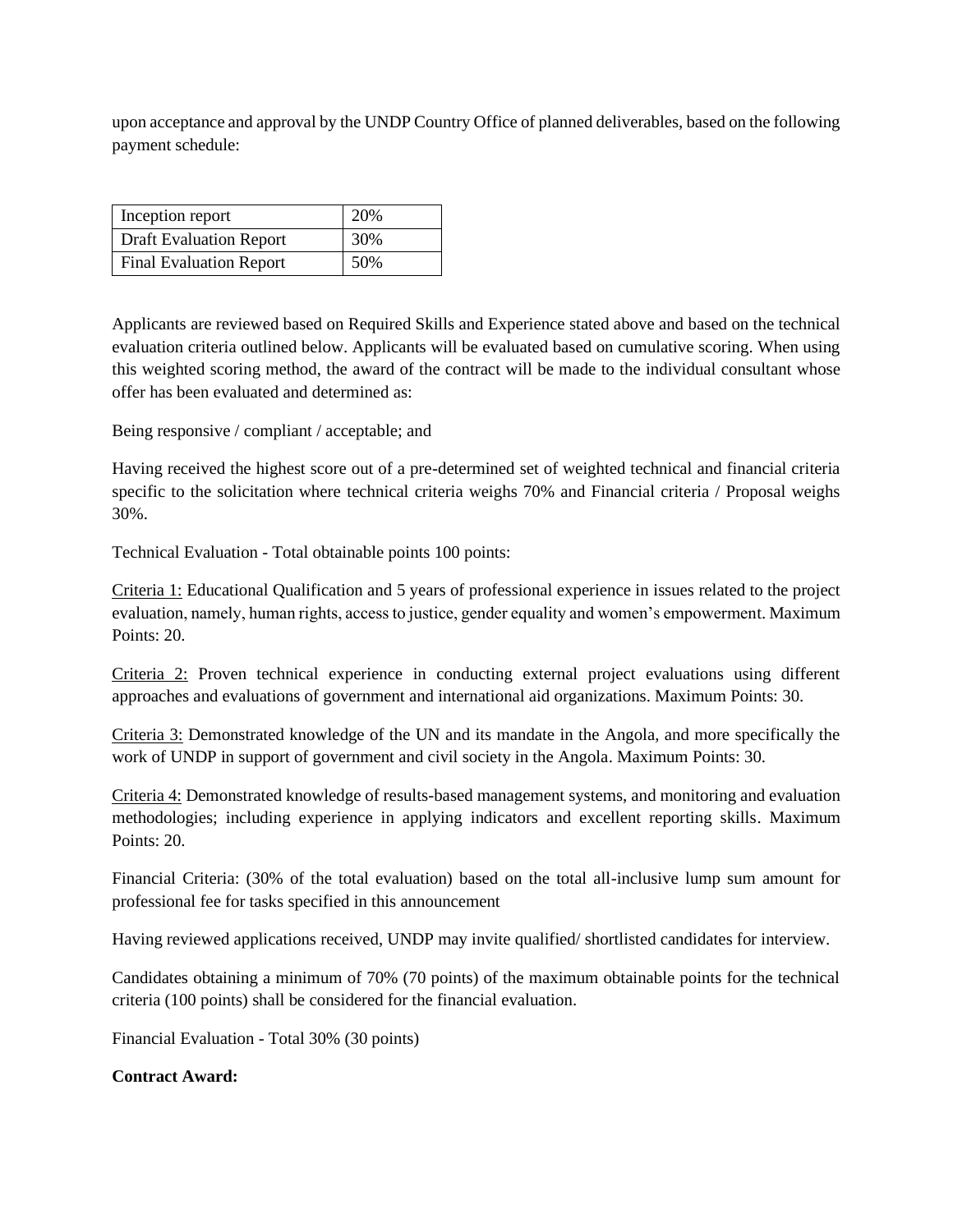Candidate obtaining the highest combined scores in the combined score of Technical and Financial evaluation will be considered technically qualified and will be offered to enter into contract with UNDP.

#### **Application Procedures**

The application package containing the following (to be uploaded as one file):

A cover letter with a brief description of why the Offer considers her/himself the most suitable for the assignment, and a summary of the understanding of the ToR;

Personal CV, indicating all past experience from similar consultancy and specifying the relevant assignment period (from/to), as well as the email and telephone contacts of at least two (2) professional references.

The financial proposal should specify an all-inclusive daily fee (based on a 7-hours working day - lunch time is not included - and estimated 20 days).

#### **Methodology, and Timeline**

The financial proposal must be all-inclusive and take into account various expenses that will be incurred during the contract, including: the daily professional fee; (excluding mission travel); living allowances at the duty station; communications, utilities and consumables; life, health and any other insurance; risks and inconveniences related to work under hardship and hazardous conditions (e.g., personal security needs, etc.), when applicable; and any other relevant expenses related to the performance of services under the contract.

In the case of unforeseeable travel requested by UNDP, payment of travel costs including tickets, lodging and terminal expenses should be agreed upon, between UNDP and Individual Consultant, prior to travel and will be reimbursed. In general, UNDP should not accept travel costs exceeding those of an economy class ticket. Should the IC wish to travel on a higher class he/she should do so using their own resources.

## **Annex 1: Ethical Code of Conduct for UNDP Evaluations**

Evaluators:

- 1. Must present information that is complete and fair in its assessment of strengths and weaknesses so that decisions or actions taken are well founded
- 2. Must disclose the full set of evaluation findings along with information on their limitations and have this accessible to all affected by the evaluation with expressed legal rights to receive results.
- 3. Should protect the anonymity and confidentiality of individual informants. They should provide maximum notice, minimize demands on time, and: respect people's right not to engage. Evaluators must respect people's right to provide information in confidence and must ensure that sensitive information cannot be traced to its source. Evaluators are not expected to evaluate individuals and must balance an evaluation of management functions with this general principle.
- 4. Sometimes uncover evidence of wrongdoing while conducting evaluations. Such cases must be reported discreetly to the appropriate investigative body. Evaluators should consult with other relevant oversight entities when there is any doubt about if and how issues should be reported.
- 5. Should be sensitive to beliefs, manners and customs and act with integrity and honesty in their relations with all stakeholders. In line with the UN Universal Declaration of Human Rights, evaluators must be sensitive to and address issues of discrimination and gender equality. They should avoid offending the